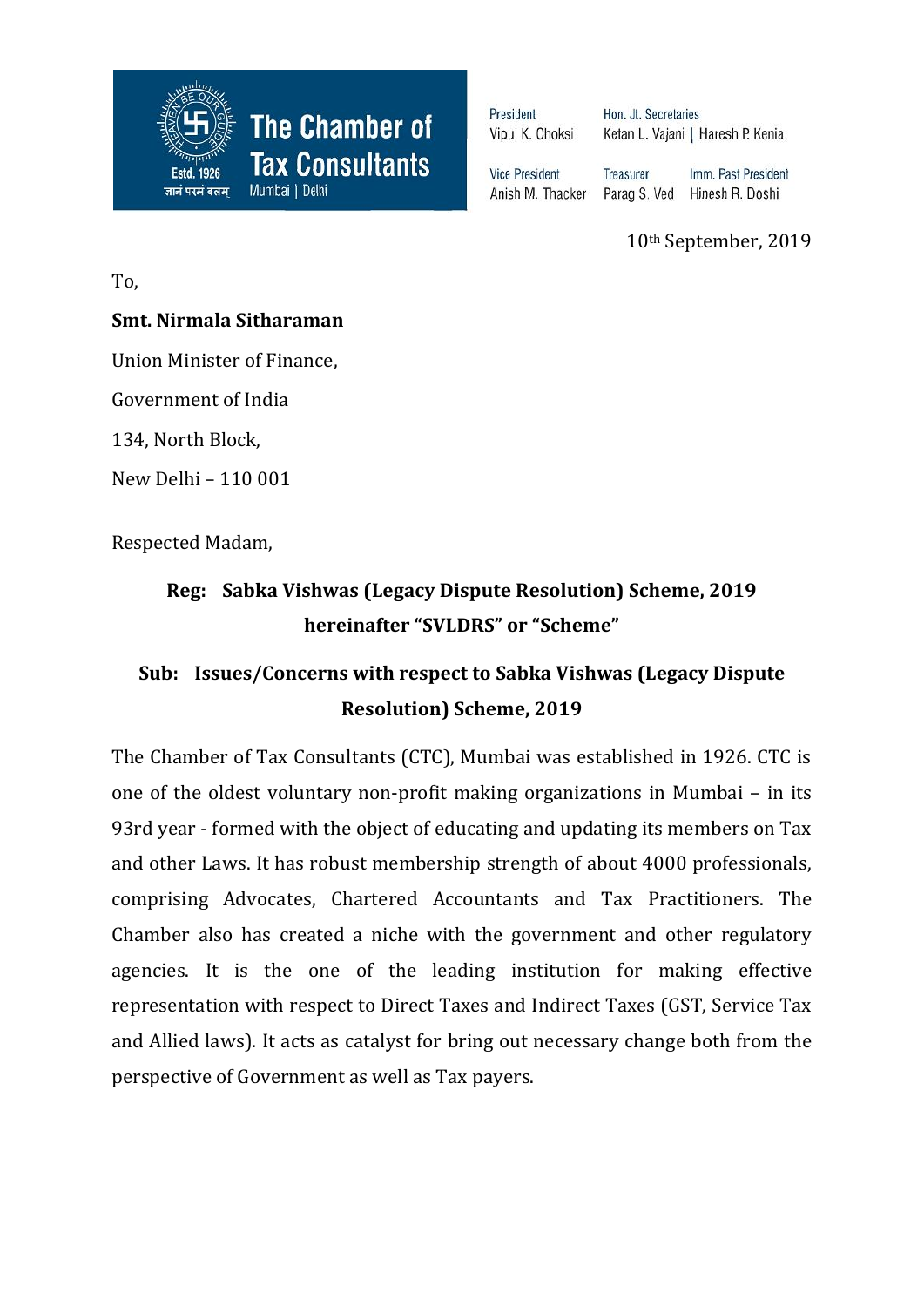

President Vipul K. Choksi

Hon, Jt. Secretaries Ketan L. Vajani | Haresh P. Kenia

**Vice President** Anish M. Thacker

Treasurer Imm. Past President Parag S. Ved Hinesh R. Doshi

One of the major measures recently introduced by the Government is to provide a Dispute Resolution Scheme for quick closure of the existing litigation under Indirect Taxes mainly, Service Tax and Central Excise and Allied Laws.

The Chamber as part of its regular interactive dissemination of knowledge in the field of taxes had organized a workshop on 07.09.2019 on such Scheme where various leading professionals emanated knowledge on the Scheme and various questions/issues/concerns were discussed. We hereby wish to provide before your good office the questions/issues/concerns discussed in the said workshop. The copies of questions/issues/concerns are enclosed along with this letter. Also, the detailed booklet circulated in the workshop is also enclosed. Although FAQ's and Circular explaining the Scheme have been released and taken cognizance while deliberating the various aspects of the Scheme, there are various questions/issues/concerns which need to be clarified for successful implementation of the Scheme.

We request your good office to consider the above issues and if deem fit to issue clarifications on the matter by way of FAQ's. If required we can explain the questions/issues/concerns in more detail in person.

Thanking You,

Sincerely yours,

#### For **THE CHAMBER OF TAX CONSULTANTS**

| $Sd$ /-          | $Sd$ /-                  | $Sd$ /-               |
|------------------|--------------------------|-----------------------|
| VIPUL K. CHOKSI  | <b>MAHENDRA SANGHVI</b>  | <b>PRANAV KAPADIA</b> |
| <b>PRESIDENT</b> | <b>CHAIRMAN</b>          | <b>CHAIRMAN</b>       |
|                  | <b>L&amp;R COMMITTEE</b> | <b>IDT COMMITTEE</b>  |